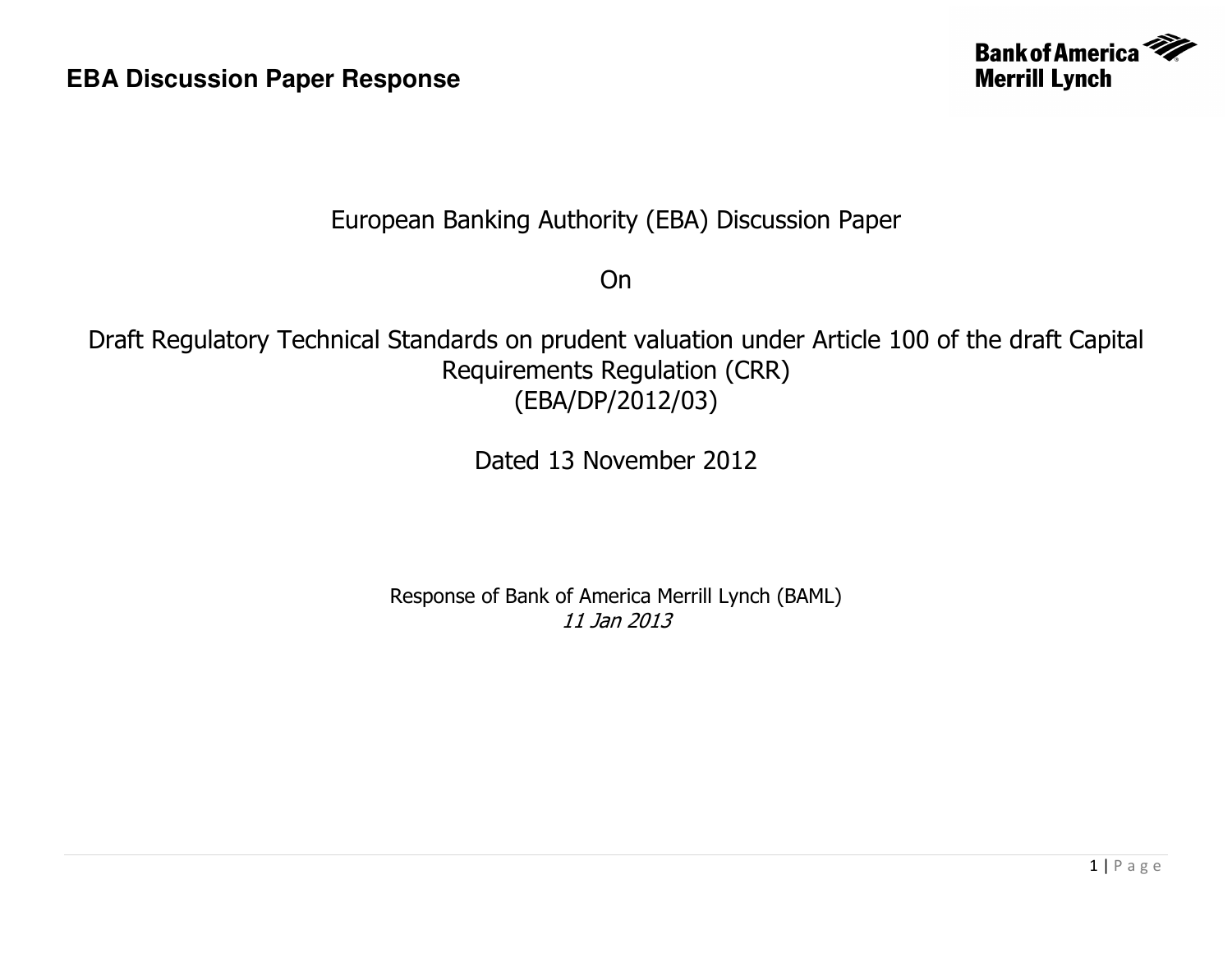

### A. Introduction

Bank of America Merrill Lynch ("the bank") welcome the opportunity to comment on the above Discussion Paper ("the Paper") issued by the EBA. The response has a summary followed by answers to specific questions raised by EBA.

#### **Summary**

The paper contains many well constructed thoughts that the bank agrees with which are noted below and accepts that it is useful to have guidance around framework of prudential valuation.

Practical concerns arise from the following areas;-

#### Confidence level

The use of 95% confidence level is inappropriate for use in prudential valuation.

 The bank believes that prudential valuation will typically be driven from less liquid/ observable assets requiring judgement. And that, as such, a lower confidence level would be more appropriate. Instead a "target" confidence level of 80-85% is proposed.

It is understood that the intention is to create a reasonable, conservative lower-bound for an asset values. This will necessitate judgement on illiquid positions and interpretation of ambiguous data, which are inconsistent with a 95% confidence level.

#### Back-testing

The bank does not consider that back-testing should be performed against prudential valuation.

 To the extent that trading activity results in material or systemic financial loss, the internal focus should be on misstatement in fair-values as opposed to the prudential valuation lower boundary.

Prudential valuation should be focussed at pricing uncertainty at balance sheet measurement date.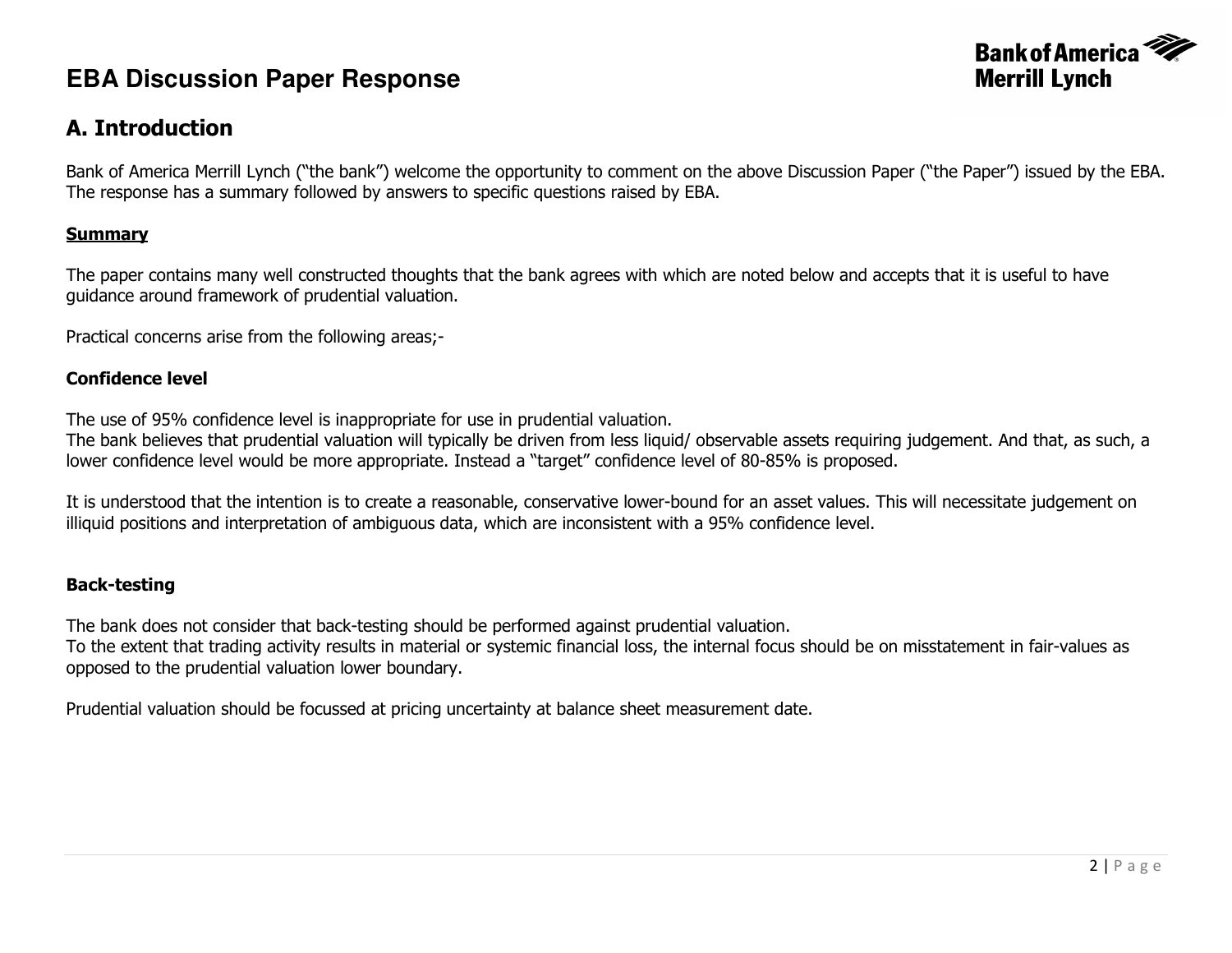

#### Systems and controls

Whilst not having fundamental disagreement with the broad themes of systems and controls section, the bank does not consider that this is relevant for the prudential valuation discussion paper.

The points pertain to fair value, as opposed to prudential valuation and should not form part of the final paper. Regulatory Double-count

The bank considers that elements of paper discuss potential additional valuation adjustments that should be considered in other regulatory returns. There should be an overarching principle that seeks to exclude double-count of regulatory deductions. Where article 100, paragraphs 10 & 11 include already calculated capital charges, we would not expect to submit as part of prudential valuation return.

This includes but is not limited to the operational risk charge and Balance sheet substantiation charge.

#### Statistics vs. Judgement

Whilst acknowledging that you need some framework to determine a boundary condition that is comparable. The majority of prudential valuation adjustments will be generated from illiquid positions (either cash or derivative) and that for these positions, it will typically not be possible to directly observe a distribution of external prices.

We would expect that management focus would be directed towards the more subjective positions, which will tend not to be supported with statistical-only calculations.

#### **Examples** Annexes 1 & 2

Annex  $1 -$  Is predicated on back-testing of prudent valuation, which we do not agree with (see above) Annex 2 – Is further iteration on this, which becomes unnecessary

The bank considers that these fail a cost-benefit test for the purposes of prudential valuation. Implementation would be expensive and likely have sufficient data only to support conclusions on most liquid/ lowest materiality prudent valuations.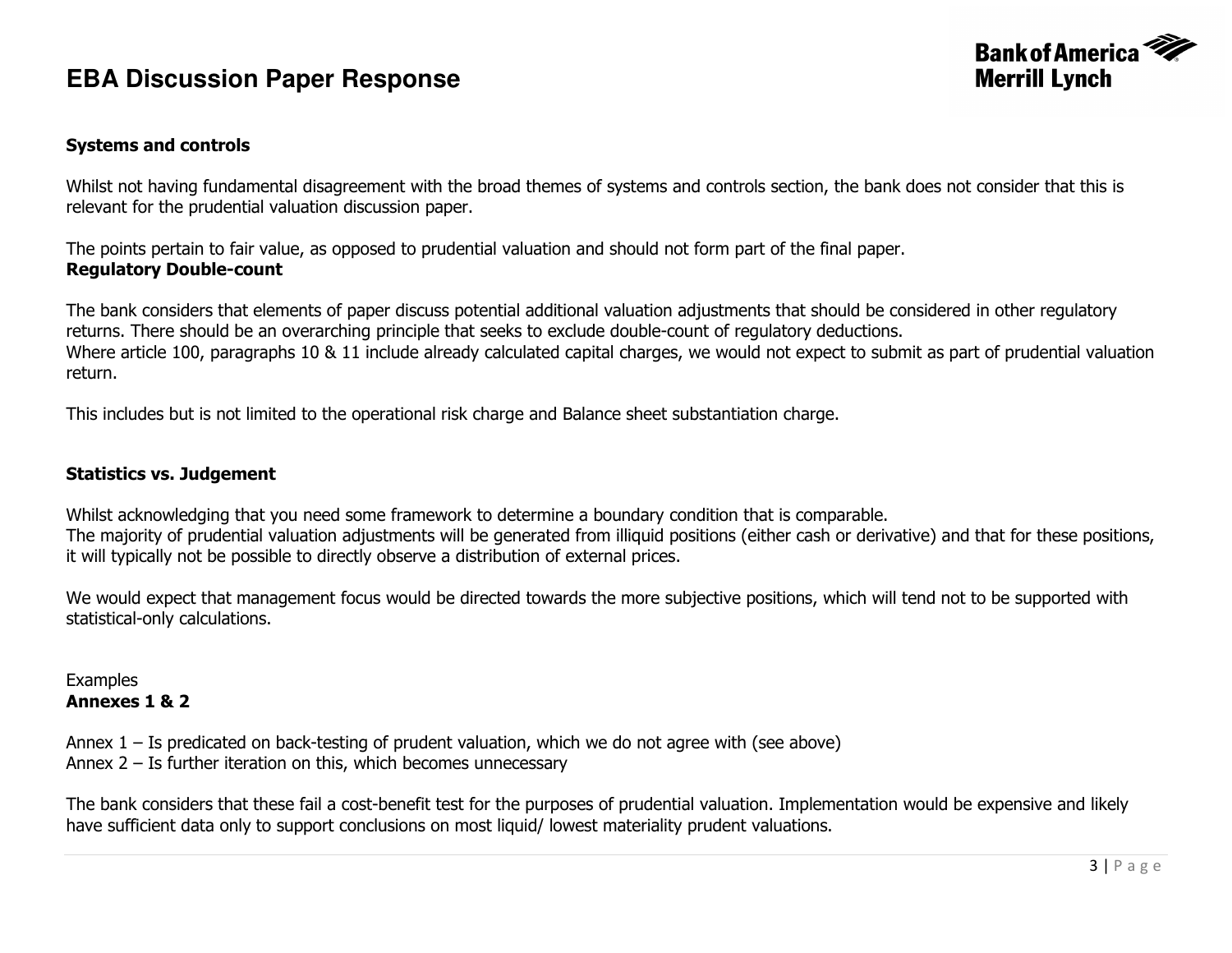

| Question per document                                                                                                                                                                                                          | <b>BAML Response</b>                                                                                                                                                                                                                                                                                                                                                                                                                                                                                                                                                                                                               |
|--------------------------------------------------------------------------------------------------------------------------------------------------------------------------------------------------------------------------------|------------------------------------------------------------------------------------------------------------------------------------------------------------------------------------------------------------------------------------------------------------------------------------------------------------------------------------------------------------------------------------------------------------------------------------------------------------------------------------------------------------------------------------------------------------------------------------------------------------------------------------|
| 1. Do you believe that a<br>proportionality threshold should<br>be considered before requiring an<br>institution to assess the prudent<br>value of all fair value positions? If<br>yes, how would you define the<br>threshold? | <b>No</b><br>We believe that prudential valuation should be based on specific inventory positions.                                                                                                                                                                                                                                                                                                                                                                                                                                                                                                                                 |
|                                                                                                                                                                                                                                |                                                                                                                                                                                                                                                                                                                                                                                                                                                                                                                                                                                                                                    |
| 2. Do you agree that the exit price<br>used as the basis of prudent value<br>does not necessarily need to be<br>based on an instantaneous sale?<br>If yes, provide argument to<br>support your view.                           | Yes.<br>Prudential valuation framework intention is to provide greater comparability about point-in-time fair values<br>(balance sheet date).<br>The purpose of prudential valuation is to estimate a reasonable downside boundary for fair value.<br>Whilst an instantaneous sale suggests the buyer may not have time to properly consider the asset and<br>would so apply a discount which is not appropriate in a going concern scenario.<br>Determination of a proper prudential valuation requires buyer to be a well-informed counterparty at<br>balance sheet date, where buyer has opportunity to get to know the assets. |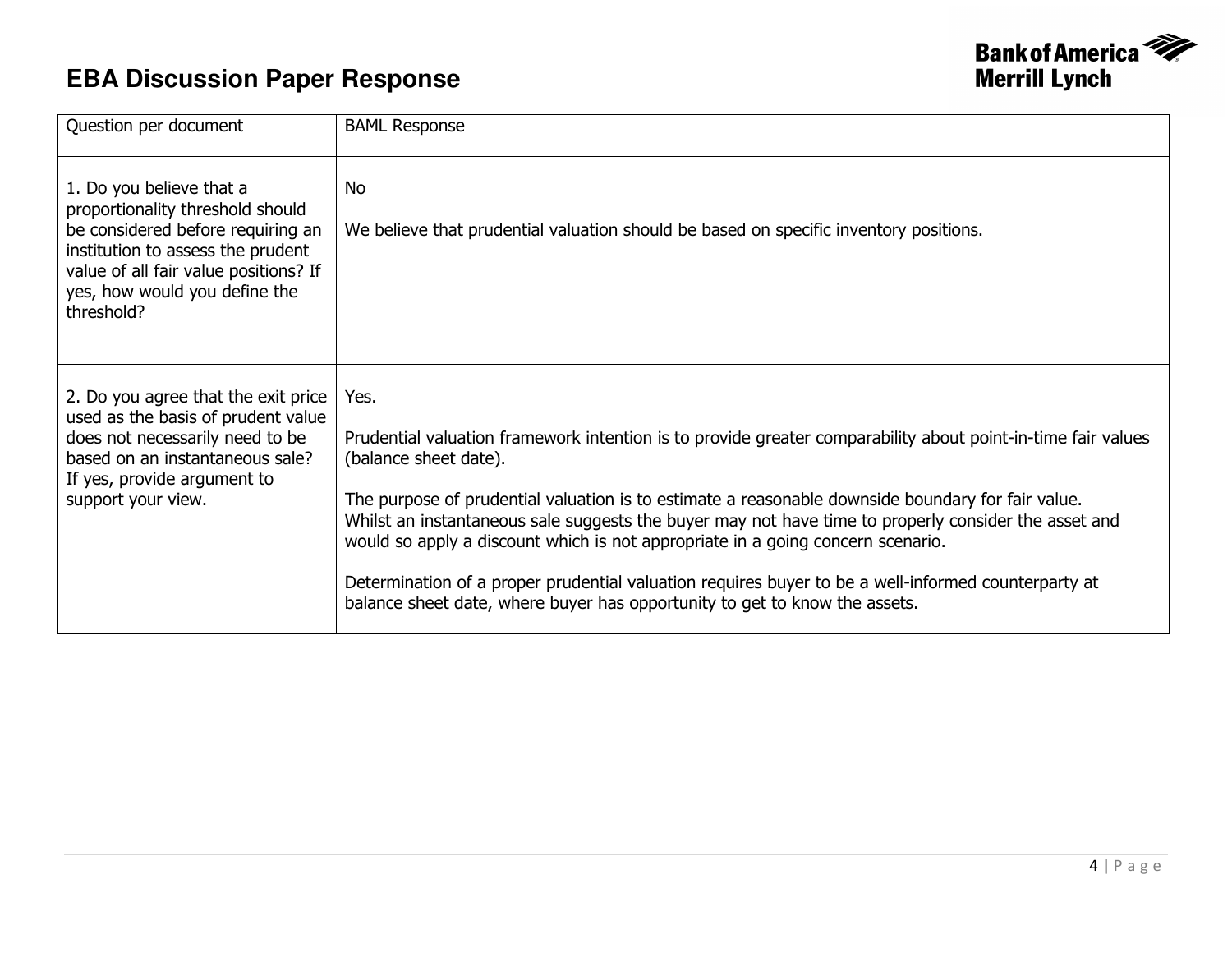$\blacksquare$ 



| 3. Should a specific time horizon<br>for exit be set when assessing the<br>prudent valuation? If so, how the<br>time horizon should be set (e.g.<br>the same time horizon for<br>calculating Value-at-Risk (VaR),<br>Credit Risk Capital Requirements,<br>etc.), what should it be and how<br>would it feed into the calculating<br>of AVAs? | No.<br>Different time periods should apply to different assets.<br>Different assets would take different lengths of time to sell for variety of reasons (market specific,<br>complexity/individuality of asset, documentation requirements).<br>Prudential valuation framework relates to pricing uncertainty/ boundaries at the balance sheet valuation<br>date, but should not seek to set aside additional capital for market-movements during exit-period, since we<br>have other metrics that consider this (e.g. VAR)<br>The exception to this is application of specific concentration add-on.<br>This is to capture the impact of market movement as a direct result of risk-reduction activity on material<br>open exposures.                  |
|----------------------------------------------------------------------------------------------------------------------------------------------------------------------------------------------------------------------------------------------------------------------------------------------------------------------------------------------|---------------------------------------------------------------------------------------------------------------------------------------------------------------------------------------------------------------------------------------------------------------------------------------------------------------------------------------------------------------------------------------------------------------------------------------------------------------------------------------------------------------------------------------------------------------------------------------------------------------------------------------------------------------------------------------------------------------------------------------------------------|
|                                                                                                                                                                                                                                                                                                                                              |                                                                                                                                                                                                                                                                                                                                                                                                                                                                                                                                                                                                                                                                                                                                                         |
| 4. Do you support the concept of<br>a specified level of confidence to<br>determine AVAs? If not, why? Are<br>there any AVAs where the use of<br>a specified level of confidence is<br>not appropriate?                                                                                                                                      | Yes. (However, see note)<br>Support confidence level so we have consistency between banks<br>Intention being to create a reasonable conservative boundary for valuation in orderly markets.<br>However, care is required with the use of "confidence levels", given that for many adjustments, there will<br>be insufficient data to support a statistical measurement. Indeed, where it is possible to create meaningful<br>assessment, the positions will be by definition liquid and will likely have low level of valuation uncertainty/<br>prudential valuation adjustment.<br>Therefore application of AVAs for subjective assets will be expected to incorporate judgment. And do not<br>support the highly specific way suggested in the paper. |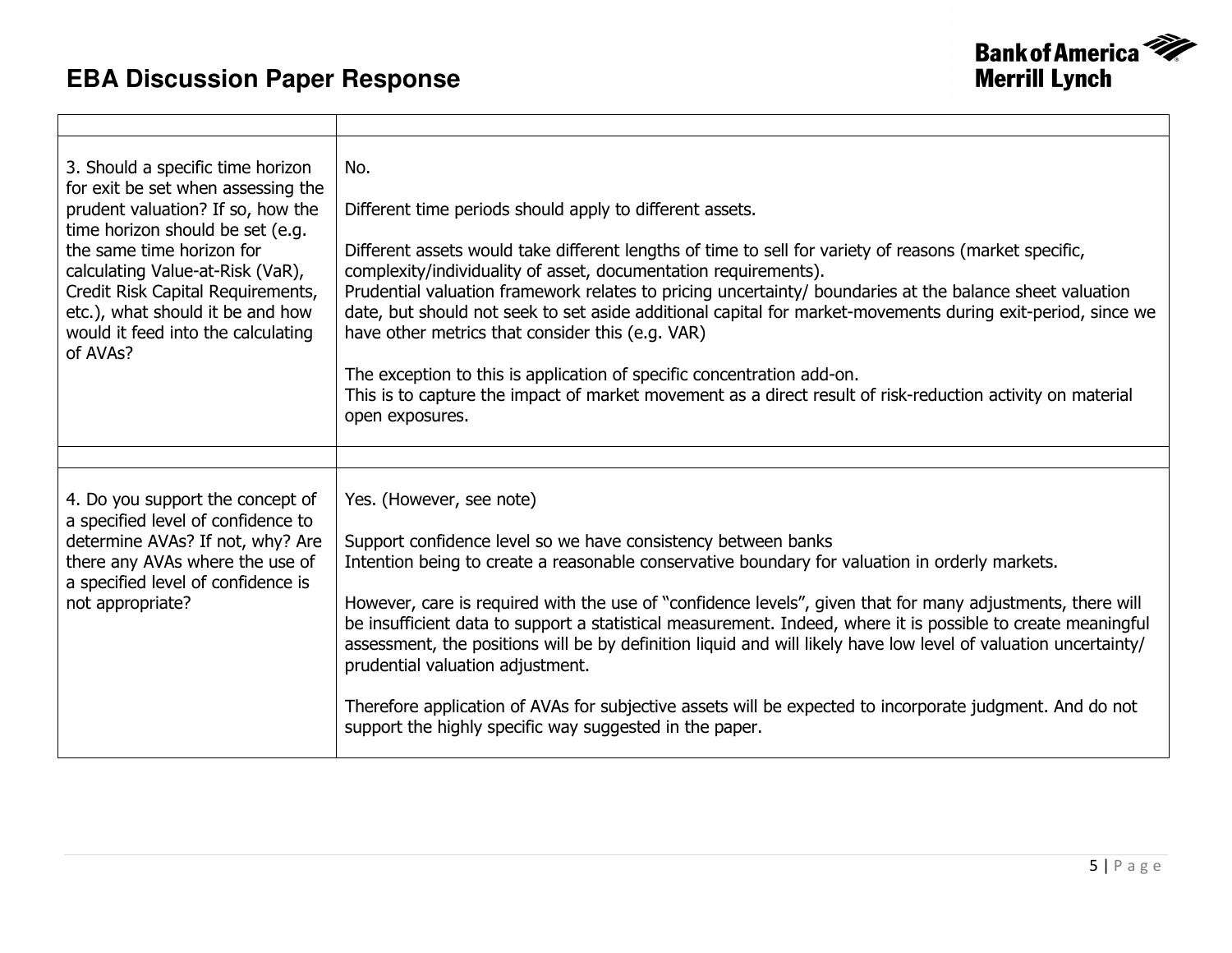

| 5. If you support a specified level<br>of confidence, do you support the<br>use of a 95% level of confidence?<br>What practical issues might arise<br>or inconsistencies with other parts<br>of the CRR when using this level<br>of confidence? | No.<br>Since will rely on judgment, prefer 80 to 85% judgment (95% will be impractical)<br>This boundary is more consistent with UKFSA framework and is aligned broadly with FAS157 level 3<br>classification which is already supported with internal process.<br>We would hope that global regulators could adopt something close to global standard.                                                                                                                                                                                                                                                                                                                                                                  |
|-------------------------------------------------------------------------------------------------------------------------------------------------------------------------------------------------------------------------------------------------|--------------------------------------------------------------------------------------------------------------------------------------------------------------------------------------------------------------------------------------------------------------------------------------------------------------------------------------------------------------------------------------------------------------------------------------------------------------------------------------------------------------------------------------------------------------------------------------------------------------------------------------------------------------------------------------------------------------------------|
|                                                                                                                                                                                                                                                 |                                                                                                                                                                                                                                                                                                                                                                                                                                                                                                                                                                                                                                                                                                                          |
| 6. How prescriptive do you believe<br>the RTS should be around the<br>number of data points that are<br>required to calculate a 95% level<br>of confidence without any more<br>judgmental approach being<br>necessary?                          | Not prescriptive, not statistically calibrated.<br>The more material RTS figures will be in assets where there is little data, so prescriptive definition not<br>appropriate<br>Prudential valuation adjustments will tend to be driven from instruments with combination of the following<br>characteristics<br>Least pricing transparency<br>Least liquidity<br><b>Greatest complexity</b><br>$\blacksquare$<br>The characteristics of these are unlikely to support running of statistical tests on results and we would<br>prefer that we use a non-statistical/ judgment when setting boundary conditions.<br>As in answers to questions 4 & 5, we believe that there will be judgment required around application. |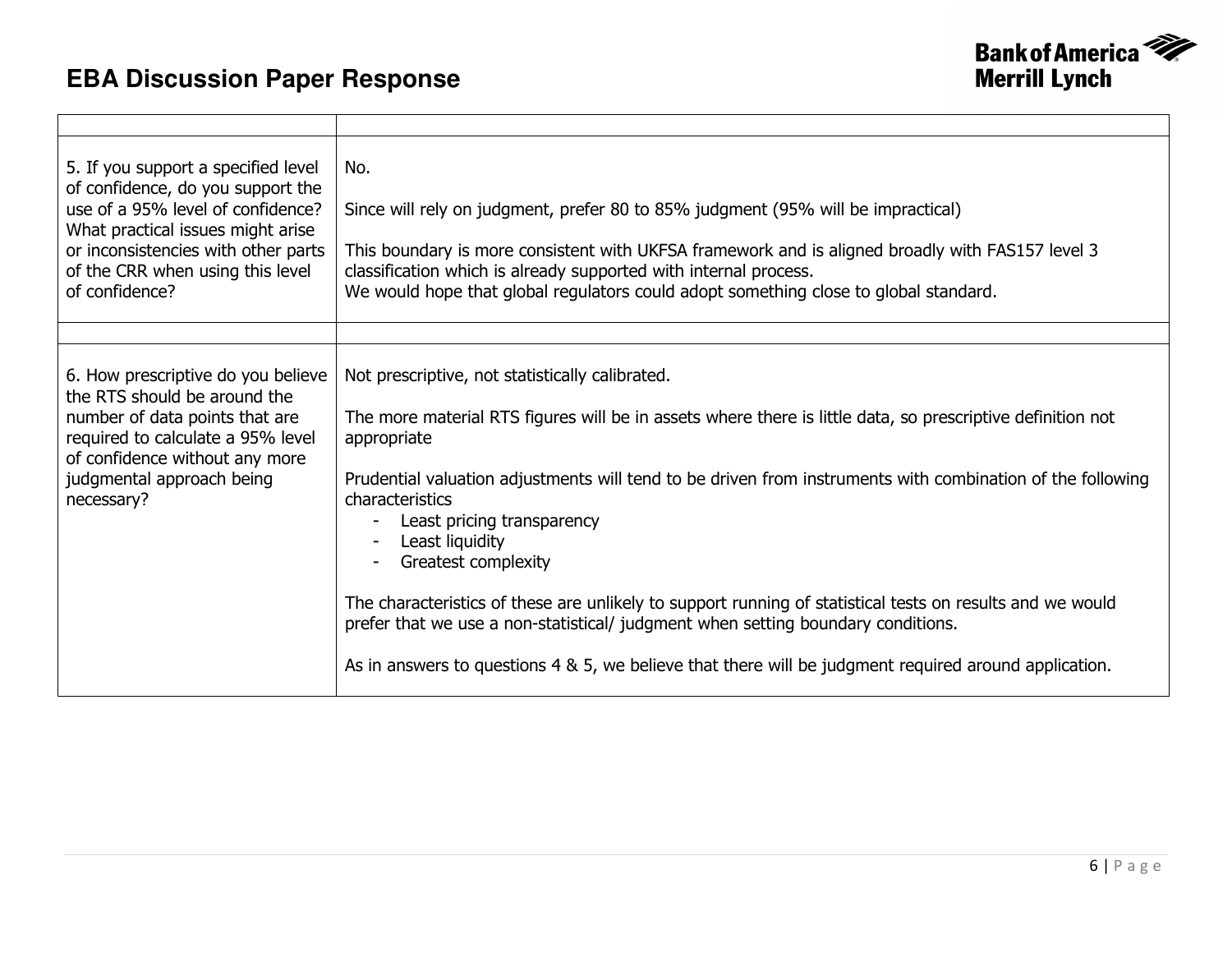

| 7. If you support a specified level<br>of confidence, do you support the<br>explicit allowance of using the<br>level chosen as guidance for a<br>more judgmental approach where<br>data is lacking | Yes.<br>Indeed, we typically envisage the use of judgment in the assessment of prudential valuation and see no<br>practical alternative to this.<br>The more material RTS figures will be in assets where there is little data, so prescriptive definition not<br>appropriate<br>Prudential valuation adjustments will tend to be driven from instruments with combination of the following<br>characteristics<br>Least pricing transparency<br>Least liquidity<br>Greatest complexity<br>The characteristics of these are unlikely to support running of statistical tests on results and we would<br>prefer that we use a non-statistical/ judgment when setting boundary conditions. |
|----------------------------------------------------------------------------------------------------------------------------------------------------------------------------------------------------|-----------------------------------------------------------------------------------------------------------------------------------------------------------------------------------------------------------------------------------------------------------------------------------------------------------------------------------------------------------------------------------------------------------------------------------------------------------------------------------------------------------------------------------------------------------------------------------------------------------------------------------------------------------------------------------------|
|                                                                                                                                                                                                    |                                                                                                                                                                                                                                                                                                                                                                                                                                                                                                                                                                                                                                                                                         |
| 8. Should any additional possible<br>sources of market prices be listed<br>in the RTS?                                                                                                             | No.<br>Since RTS already includes catch-all "including but not limited to" language.<br>We see little value in attempting to further extend to a more exhaustive list.                                                                                                                                                                                                                                                                                                                                                                                                                                                                                                                  |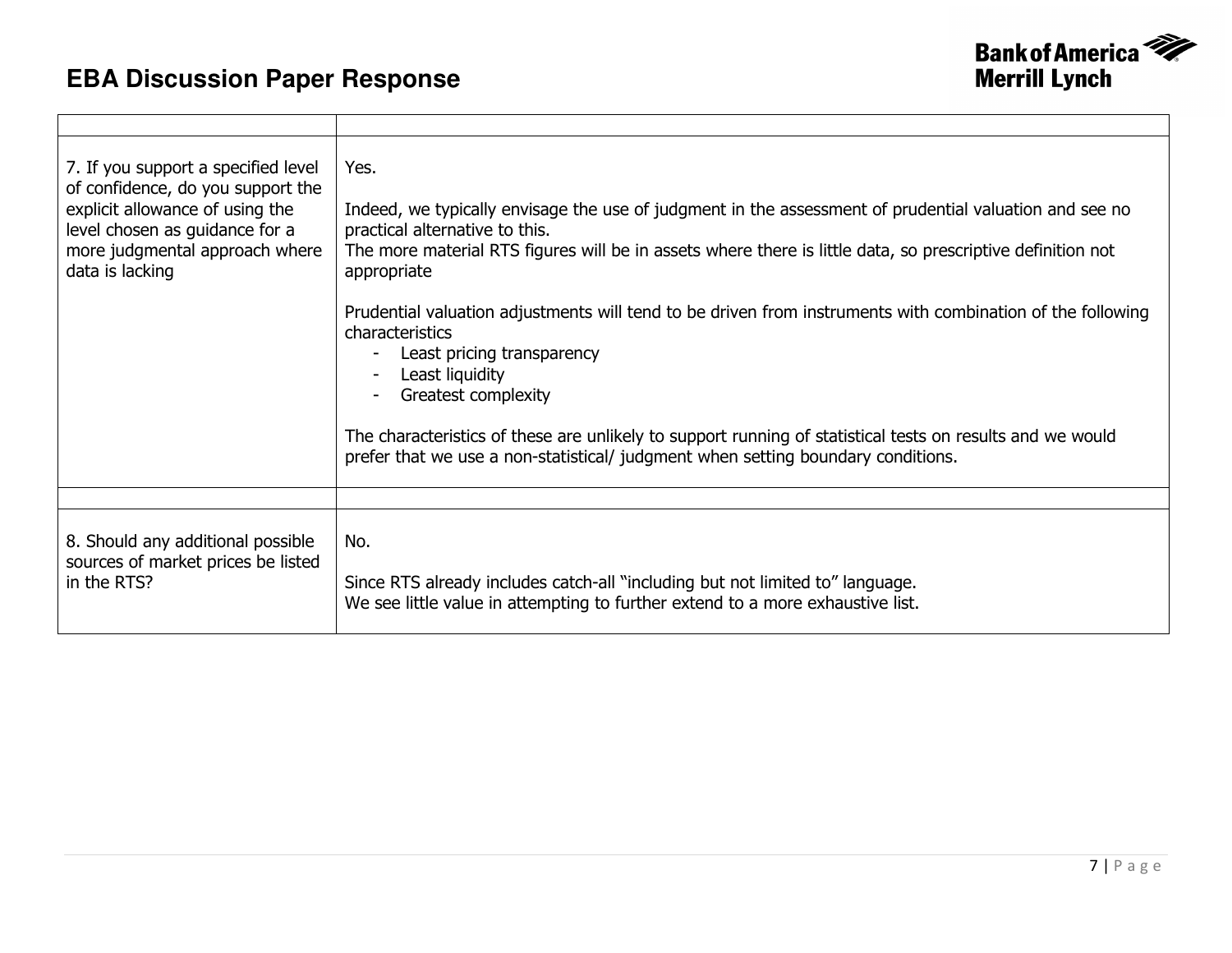

| 9. Should more description be<br>included of how to use the various<br>sources of market prices to obtain<br>a range of plausible prices?                                                                                                                                        | No.<br>Focus should be instead on the intention of result, as opposed to prescriptive practice to interpret<br>potentially scarce/ ambiguous data.<br>It is expected that more material prudential valuation will be generated from FAS157 level 3-type assets<br>based on scarcity of data and judgment.<br>Attempting to describe upfront how to interpret this information is impractical. |
|----------------------------------------------------------------------------------------------------------------------------------------------------------------------------------------------------------------------------------------------------------------------------------|-----------------------------------------------------------------------------------------------------------------------------------------------------------------------------------------------------------------------------------------------------------------------------------------------------------------------------------------------------------------------------------------------|
|                                                                                                                                                                                                                                                                                  |                                                                                                                                                                                                                                                                                                                                                                                               |
| 10. Should the RTS be more<br>prescriptive on how to use the<br>various alternative methods or<br>sources of data to obtain a range<br>of plausible prices where there is<br>insufficient observable data to<br>determine the range by direct<br>statistical methods? If so how? | No.<br>See previous points.<br>We anticipate that judgment and business/ market acumen will be required to create frameworks for<br>specific products/markets.                                                                                                                                                                                                                                |
|                                                                                                                                                                                                                                                                                  |                                                                                                                                                                                                                                                                                                                                                                                               |
| 11. Are there any other indicators<br>of large market price uncertainty<br>which should be included?                                                                                                                                                                             | No.                                                                                                                                                                                                                                                                                                                                                                                           |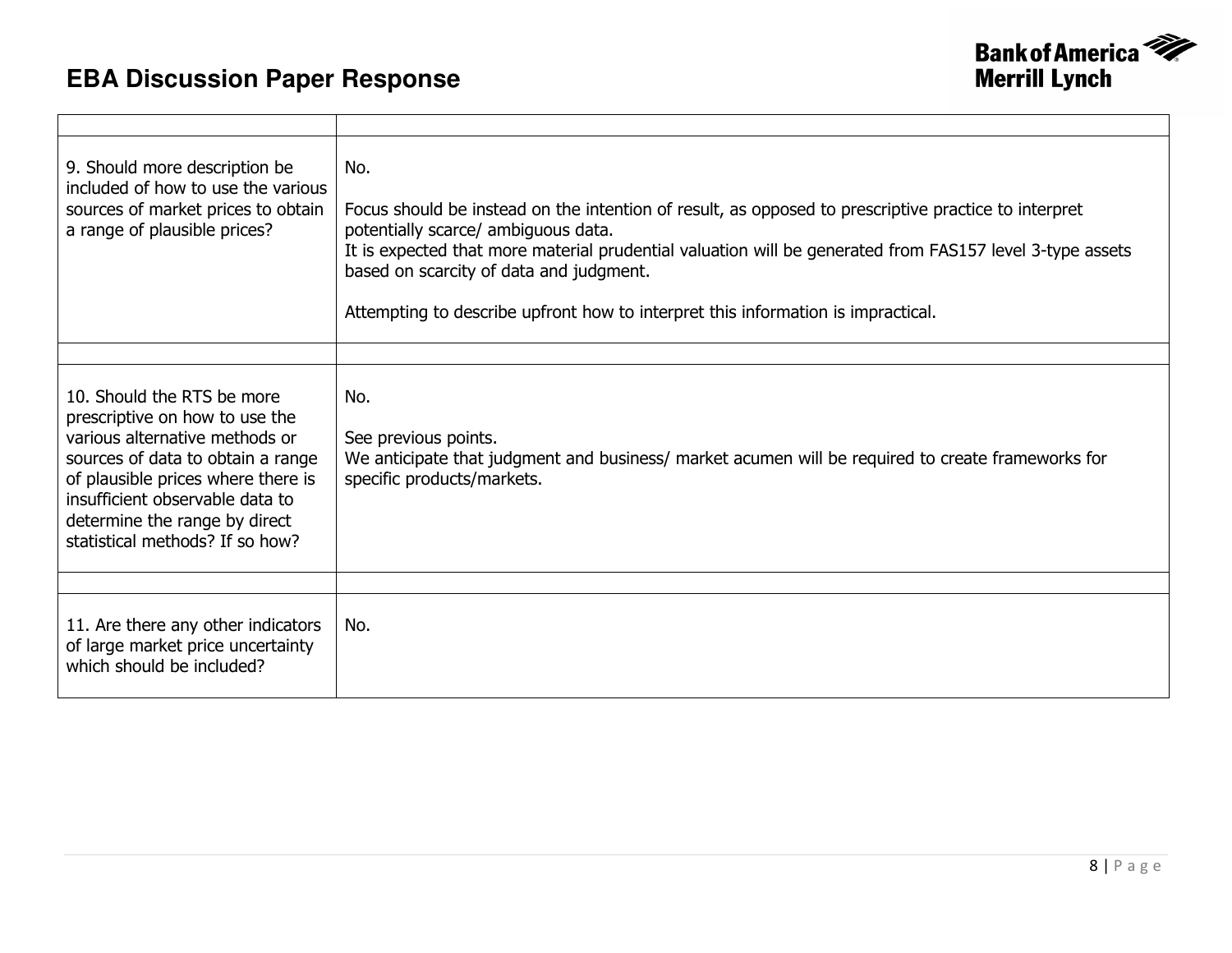$\blacksquare$ 



| 12. Do you believe the<br>approaches set out above are<br>appropriate for each of the<br>adjustments listed in Article 100?<br>If not, what approaches do you<br>believe would be more relevant? | We consider each of the potential AVA drivers in turn.<br>We do not agree with all approaches.<br>Unearned Credit spreads - agreed<br>There exists uncertainty in the fair value of CVA adjustment<br>$\blacksquare$<br>$Close-out costs - agreed$<br>Note that there is potential conflict/ duplication between close-out costs and future administrative<br>costs<br>Operational risks - not agreed<br>There is a capital buffer held for operational risks under the operational capital charge<br>$\blacksquare$ |
|--------------------------------------------------------------------------------------------------------------------------------------------------------------------------------------------------|----------------------------------------------------------------------------------------------------------------------------------------------------------------------------------------------------------------------------------------------------------------------------------------------------------------------------------------------------------------------------------------------------------------------------------------------------------------------------------------------------------------------|
|                                                                                                                                                                                                  | It is inappropriate to provide buffer twice                                                                                                                                                                                                                                                                                                                                                                                                                                                                          |
|                                                                                                                                                                                                  | Market price uncertainty $-$ agreed<br>Market level uncertainty against mid-market levels agreed                                                                                                                                                                                                                                                                                                                                                                                                                     |
|                                                                                                                                                                                                  | Early termination $-$ agreed, see note<br>To the extent that client prices differ from book value agree that there should be an adjustment<br>$\blacksquare$<br>We note that this is potentially a non material adjustment                                                                                                                                                                                                                                                                                           |
|                                                                                                                                                                                                  | Investing and funding $costs - agreed$ , see note<br>Will consider investment/ funding costs but need to take care with determination and application of<br>the appropriate funding curve                                                                                                                                                                                                                                                                                                                            |
|                                                                                                                                                                                                  | Future administrative costs - agreed, however<br>Note that there is some overlap that should not be double counted.<br>Bid-offer costs will overlap to some degree                                                                                                                                                                                                                                                                                                                                                   |
|                                                                                                                                                                                                  | Model risk $-$ agreed                                                                                                                                                                                                                                                                                                                                                                                                                                                                                                |
|                                                                                                                                                                                                  | Concentration and liquidity $-$ agreed                                                                                                                                                                                                                                                                                                                                                                                                                                                                               |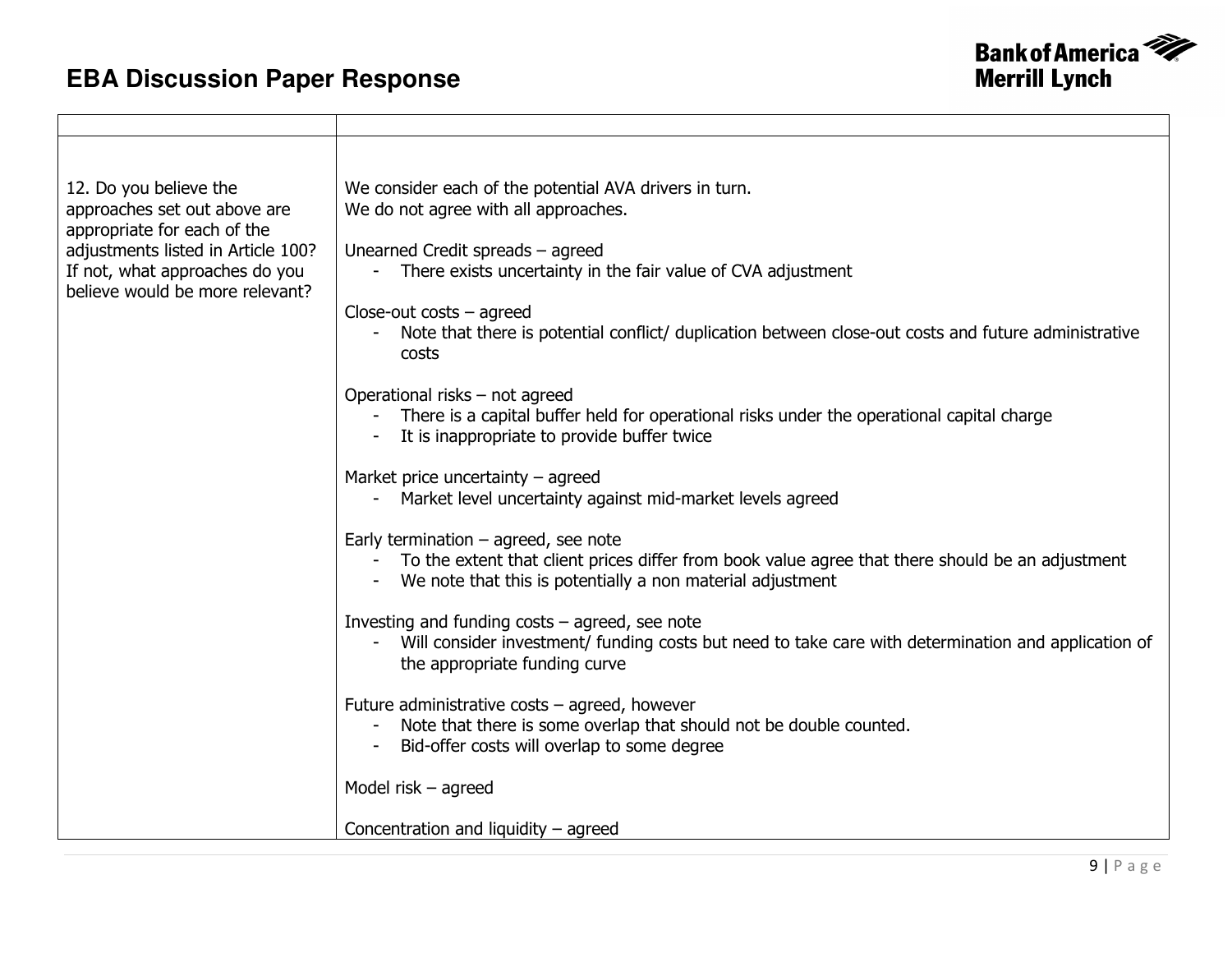

|                                                                                                                                                                                                                      | Concentration adjustments are specifically not allowed under fair value accounting<br>There is evidence that hedging of significant concentration can have an effect on mid-market levels<br>$\blacksquare$<br>Balance sheet substantiation $-$ not agreed<br>Balance sheet substantiation specific to fair valued assets should be captured with market price<br>uncertainty<br>Broader balance sheet substantiation should be incorporated in operational risk charges                                                                                                  |
|----------------------------------------------------------------------------------------------------------------------------------------------------------------------------------------------------------------------|---------------------------------------------------------------------------------------------------------------------------------------------------------------------------------------------------------------------------------------------------------------------------------------------------------------------------------------------------------------------------------------------------------------------------------------------------------------------------------------------------------------------------------------------------------------------------|
| 13. Are there any other material<br>causes of valuation uncertainty<br>that the RTS should describe an<br>approach for? Or are any of the<br>adjustments listed above not<br>material and should not be<br>included? | No.<br>We note that Balance sheet is covered by accounting<br>We note that Operational risk is covered by Operational risk capital<br>We would expect not to provide incremental capital buffer against these measures.                                                                                                                                                                                                                                                                                                                                                   |
| 14. Do you believe that the<br>testing approach in Annex 2<br>represents a useful tool to test for<br>prudence of valuation? If not,<br>what weaknesses make it<br>unsuitable?                                       | No.<br>This describes a potential approach for assessing realized P&L on more-liquid part of asset spectrum where<br>there is significant trading activity.<br>We already existing procedures in place to substantiate marks on the books from a business as usual<br>perspective and would not seek to extend a separate process to evidence the "mid" level.<br>We believe that prudential valuation should be more focused on the hard-to-price portfolios with a more<br>subjective input.<br>For which this approach would not be implementable due to lack of data. |
|                                                                                                                                                                                                                      | $10$   Page                                                                                                                                                                                                                                                                                                                                                                                                                                                                                                                                                               |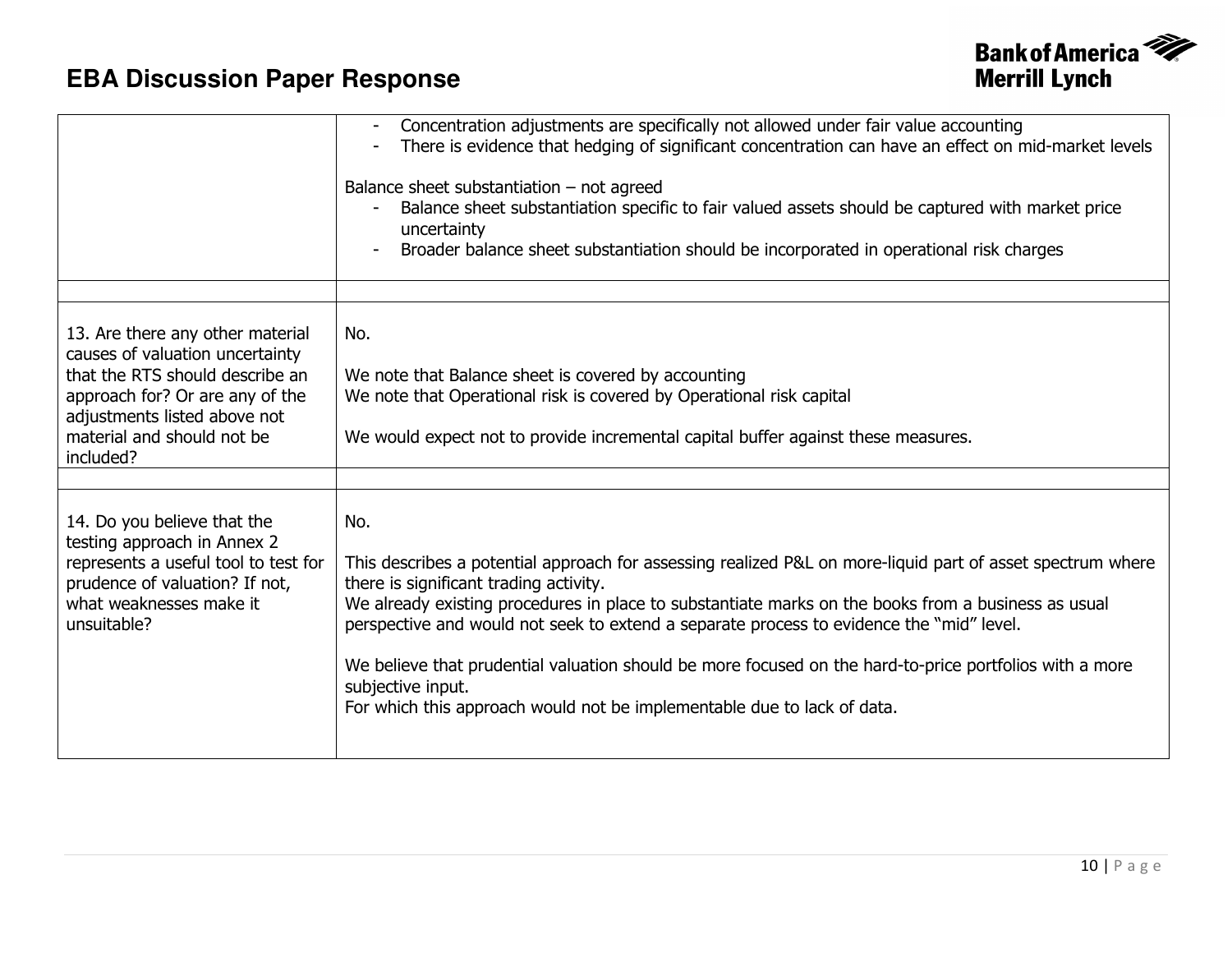

| 15. Do you believe that the RTS<br>should be prescriptive with<br>respect to validation techniques?<br>If not, how do you believe that<br>comparable levels of prudence<br>should be ensured for the<br>valuations across institutions? Are<br>there other validation techniques<br>that you believe should be<br>detailed in the RTS? | No.<br>Prescriptive guidance on techniques is impractical given the nature of assets which is expected to drive the<br>majority of prudential valuation. (See point 14 above.)<br>Market trades are an input to price verification and measurement of fair value.<br>Valuation techniques are commonly used in the market and accepted as basis for valuation by independent<br>audit providing a degree of comparability, but will differ in application/ inputs and results between<br>institutions.<br>The breadth of assets/markets potentially in scope for prudential valuation makes prescriptive guidance<br>impractical. (indeed in Annex I identifies different "sets" of assets to consider independently) |
|----------------------------------------------------------------------------------------------------------------------------------------------------------------------------------------------------------------------------------------------------------------------------------------------------------------------------------------|-----------------------------------------------------------------------------------------------------------------------------------------------------------------------------------------------------------------------------------------------------------------------------------------------------------------------------------------------------------------------------------------------------------------------------------------------------------------------------------------------------------------------------------------------------------------------------------------------------------------------------------------------------------------------------------------------------------------------|
|                                                                                                                                                                                                                                                                                                                                        |                                                                                                                                                                                                                                                                                                                                                                                                                                                                                                                                                                                                                                                                                                                       |
| 16. Do you support the concept<br>that prudent value can never be<br>greater than fair value including<br>fair value adjustments at both the<br>individual position and the legal<br>entity level? If not, what would be<br>the reason to justify your view?                                                                           | Yes.<br>We expect that prudent valuation should be a lower-uncertainty bound adjustment to our fair valued<br>positions.<br>We believe that reporting of prudential valuation should focus only on this downside measurement.                                                                                                                                                                                                                                                                                                                                                                                                                                                                                         |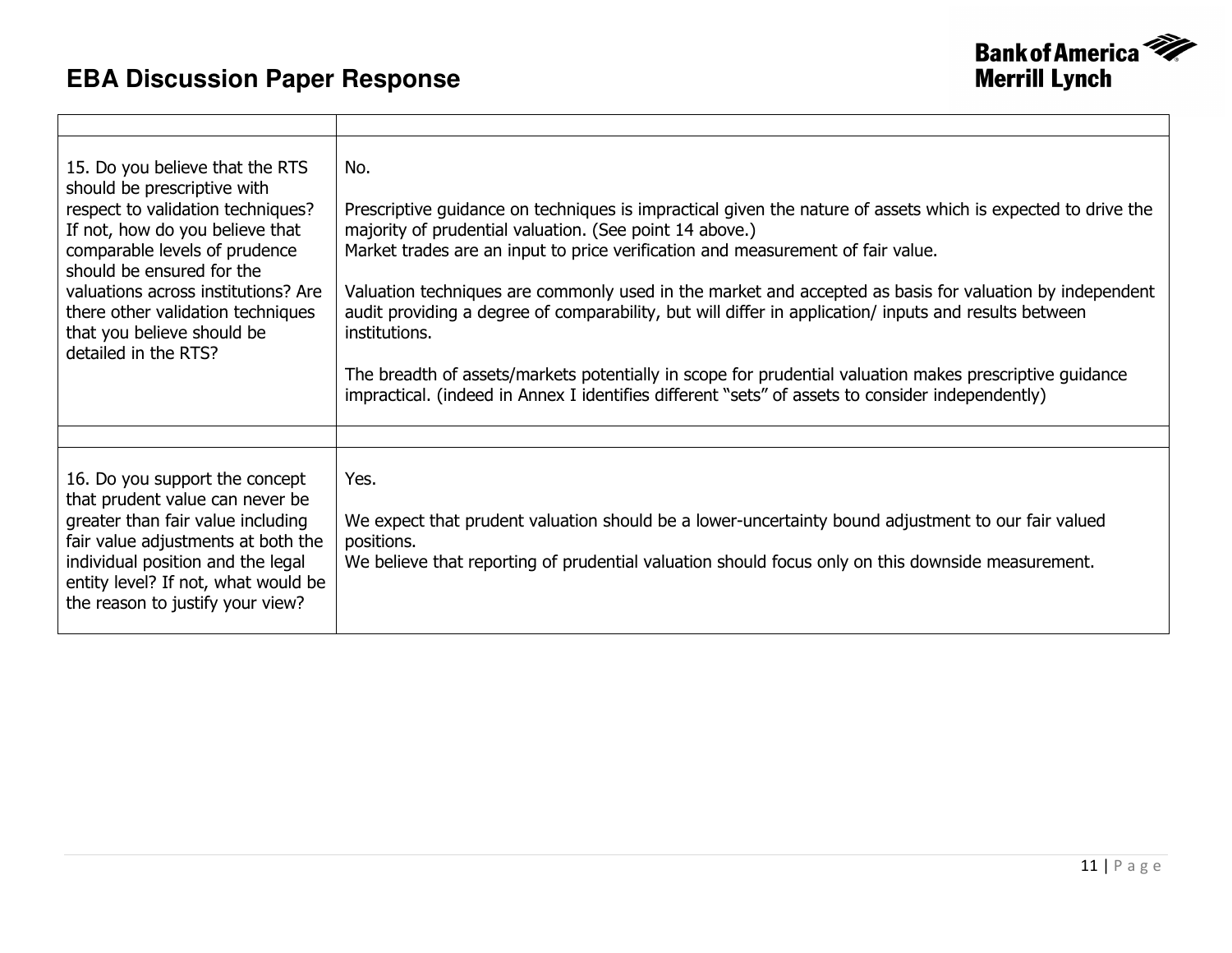

| 17. Would you support the<br>availability of a diversification<br>benefit within the aggregation of<br>position-level AVAs? Please<br>explain the reasons and<br>justification why, providing any<br>evidence available to support your<br>arguments                                                                                                                                                                                                                                   | Yes.<br>As articulated in the background and rationale part of discussion paper, diversification benefit should be<br>recognized.<br>It is intuitive given Prudent valuation calculation that hits our capital buffer, that a diverse institution should<br>benefit vs. a concentrated one<br>We would expect to calculate prudential valuation adjustments based on open positions at a business level<br>We believe there should be some cross business diversification as well as asset-asset benefit. |
|----------------------------------------------------------------------------------------------------------------------------------------------------------------------------------------------------------------------------------------------------------------------------------------------------------------------------------------------------------------------------------------------------------------------------------------------------------------------------------------|-----------------------------------------------------------------------------------------------------------------------------------------------------------------------------------------------------------------------------------------------------------------------------------------------------------------------------------------------------------------------------------------------------------------------------------------------------------------------------------------------------------|
|                                                                                                                                                                                                                                                                                                                                                                                                                                                                                        |                                                                                                                                                                                                                                                                                                                                                                                                                                                                                                           |
| 18. If simple aggregation better<br>reflect your assumptions and<br>practices or would you support<br>the availability of diversification<br>benefit, do you support creating a<br>simplified standard approach, an<br>example of which is shown in<br>Annex 4? If you do, do you have<br>alternative suggestions on how<br>this standard approach should be<br>specified? Are the suggested<br>correlations in the example<br>appropriate, if not what other<br>values could be used? | No.<br>As referred to in point #17 we see diversification applying at a number of levels and would expect to<br>maintain an internal approach.                                                                                                                                                                                                                                                                                                                                                            |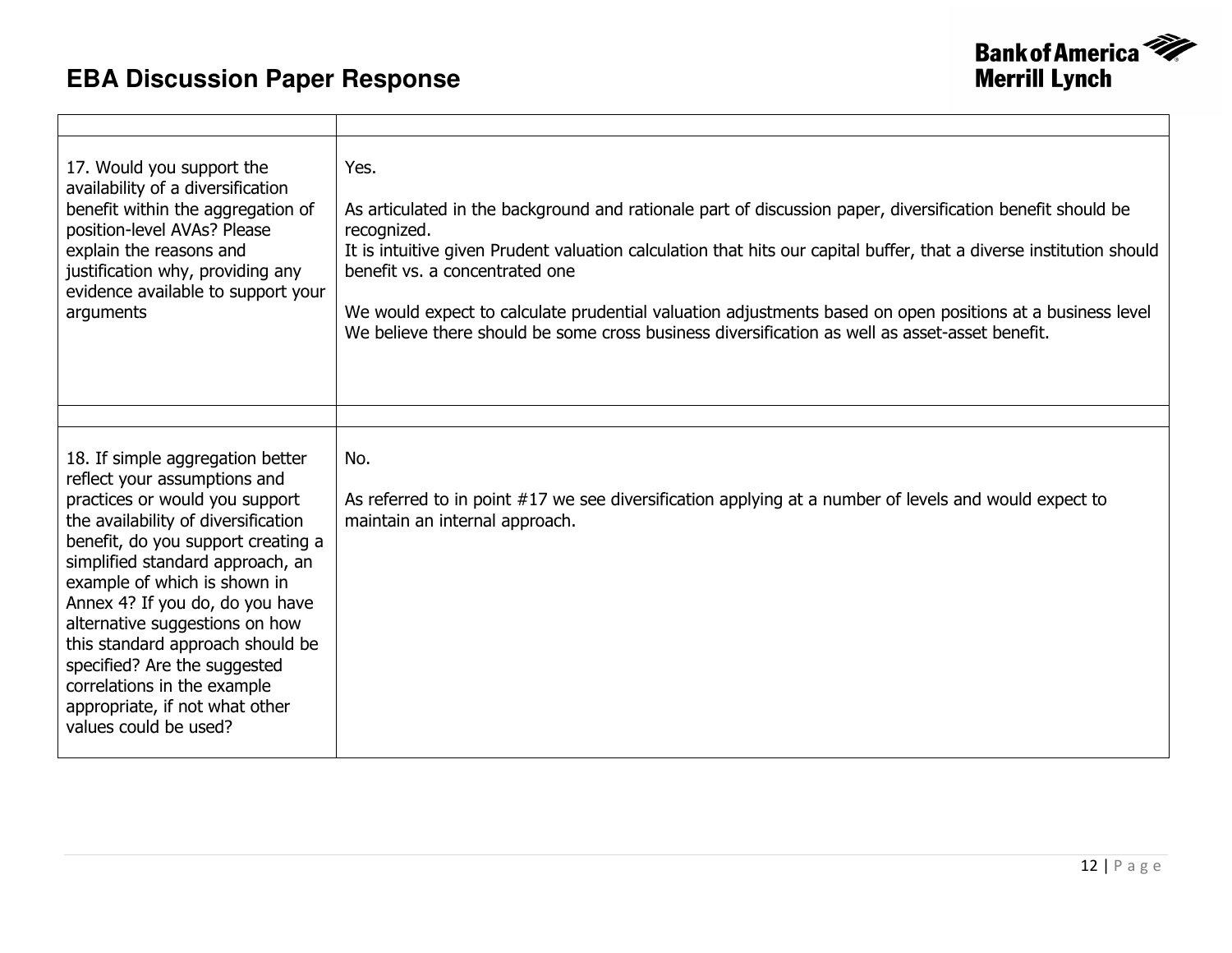

| 19. If you support the availability<br>of diversification benefit, do you<br>support allowing an in-house<br>approach which should be subject<br>to approval by the regulator, an<br>example of which is shown in<br>Annex 4?                                                                                                                                     | Yes.<br>In house approach supported.<br>We would expect in-house methods to be appropriately documented and disclosed.<br>But, would not expect the approach to require regulatory sign-off.<br>It should be noted that there are many component parts to prudential valuation adjustment (e.g. combines<br>in-house fair value, scoping, choice of uncertainty ranges and some form of diversification). To create<br>regulatory approval for all of these is not practical. To single out diversification for separate approval would<br>seem to be illogical |
|-------------------------------------------------------------------------------------------------------------------------------------------------------------------------------------------------------------------------------------------------------------------------------------------------------------------------------------------------------------------|-----------------------------------------------------------------------------------------------------------------------------------------------------------------------------------------------------------------------------------------------------------------------------------------------------------------------------------------------------------------------------------------------------------------------------------------------------------------------------------------------------------------------------------------------------------------|
|                                                                                                                                                                                                                                                                                                                                                                   |                                                                                                                                                                                                                                                                                                                                                                                                                                                                                                                                                                 |
| 20. Would you agree that offsets<br>against AVAs for overlaps with<br>other Pillar 1 capital requirements<br>should not be permitted? If not,<br>what offsets might be appropriate<br>and under what conditions might<br>they be allowed (e.g. individually<br>assessed by the institution and<br>agreed with the regulator rather<br>than specified in the RTS)? | Offsets not permitted<br>No.<br>Where practical, we would expect the prudential valuation framework to NOT overlap with other capital<br>requirements.<br>To the extent that there is overlap an adjustment to eliminate double-count should be applied<br>Up-front agreement with regulator<br>No.<br>We do not think it practical that regulator undertakes individual up-front approval of methodology.<br>Instead, this should form part of overall prudential valuation that regulator oversees, as opposed to specific<br>sign off                        |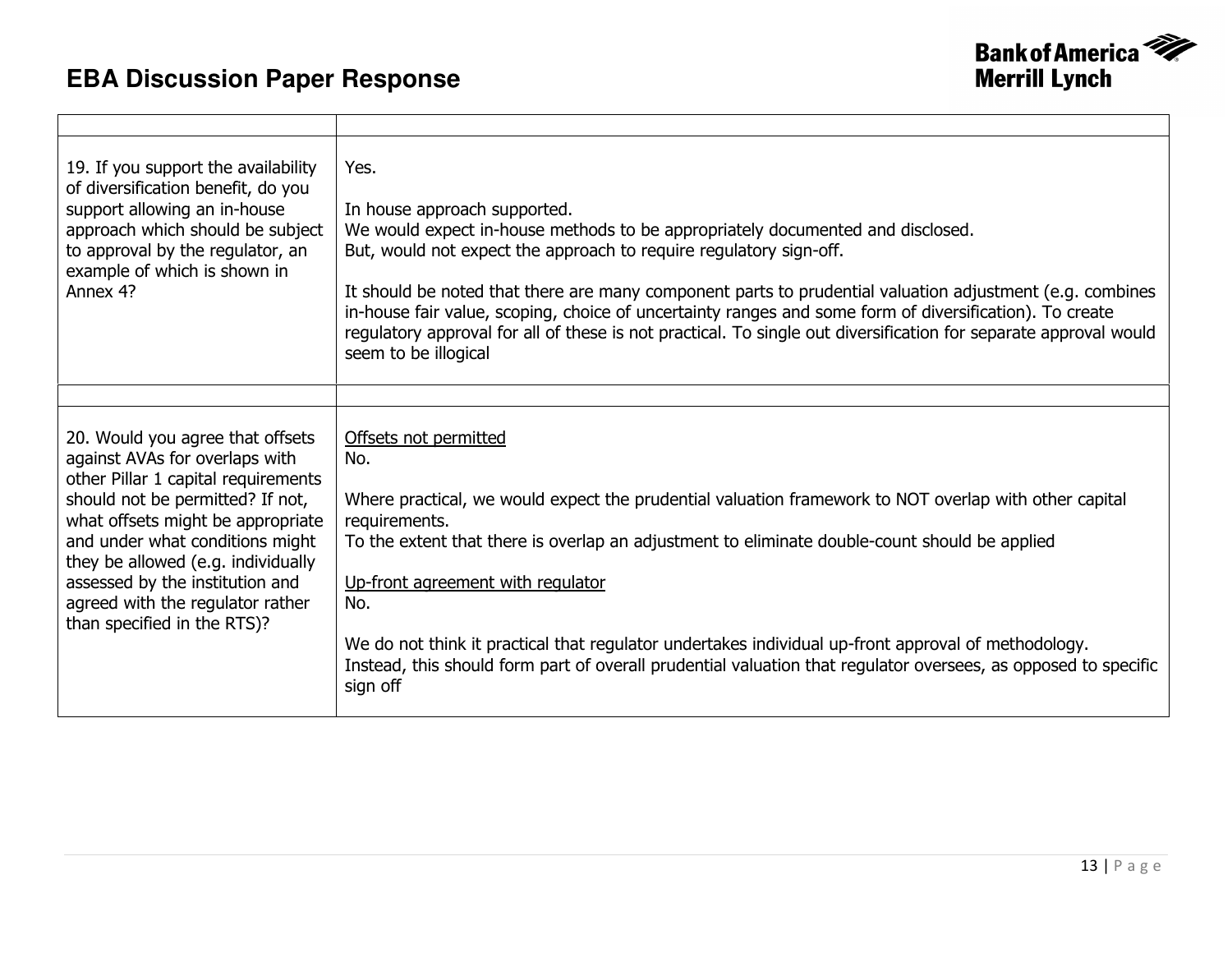

| 21. Do you believe the above<br>requirements are appropriate? If<br>not, what other requirements<br>could be necessary and what<br>requirements stated above are<br>considered not to be relevant?                                                                                      | No.<br>Section 4.8 describes the systems and controls that one would expect to be in place for any valuation (fair<br>or prudent) framework and as such should already be included within the sections of the regulations that<br>refer to fair value. This should not be repeated her but merely referenced.<br>There is a significant overlap between "fair value framework" and "prudential valuation framework" that we<br>do not believe should form part of the prudential valuation policy, the following section should be removed<br>Systems and controls<br>This section should be removed from documentation.<br>The detail in this section relates to processes used in assessment in fair value |
|-----------------------------------------------------------------------------------------------------------------------------------------------------------------------------------------------------------------------------------------------------------------------------------------|--------------------------------------------------------------------------------------------------------------------------------------------------------------------------------------------------------------------------------------------------------------------------------------------------------------------------------------------------------------------------------------------------------------------------------------------------------------------------------------------------------------------------------------------------------------------------------------------------------------------------------------------------------------------------------------------------------------|
|                                                                                                                                                                                                                                                                                         |                                                                                                                                                                                                                                                                                                                                                                                                                                                                                                                                                                                                                                                                                                              |
| 22. What would be the sources of<br>costs and benefits of requiring (a)<br>the implementation of a unique<br>AVA methodology and (b) a<br>consistent format for reporting<br>AVA? Do you agree that the<br>benefits of such requirements<br>outweigh the costs associated<br>with them? | Part $I$ – costs and benefits<br>Implementation of a unique AVA is neither practical, nor desirable - should not be adopted<br>Prudential valuation adjustment is the balancing figure to adjust "fair value" to a "Prudent valuation level"<br>for comparison across institutions.<br>Rationale:-<br>The additional valuation adjustment is the difference between two uncertain measurements (Fair value and<br>Prudential value) that will differ bank to bank therefore it is not possible to design an up-front unique<br>implementation that will give appropriate resultsacross a range of institutions.                                                                                              |
|                                                                                                                                                                                                                                                                                         | Fair-value consistency<br>At its inception, the discussion paper acknowledges that there are different acceptable approaches to<br>establishing fair value<br>Therefore, by definition, there cannot be a "one-size-fits-all" additional valuation adjustment<br>(since there will be different fair-value starting points for different institutions)                                                                                                                                                                                                                                                                                                                                                       |
|                                                                                                                                                                                                                                                                                         | Prudent-valuation consistency<br>As noted previously in response,                                                                                                                                                                                                                                                                                                                                                                                                                                                                                                                                                                                                                                            |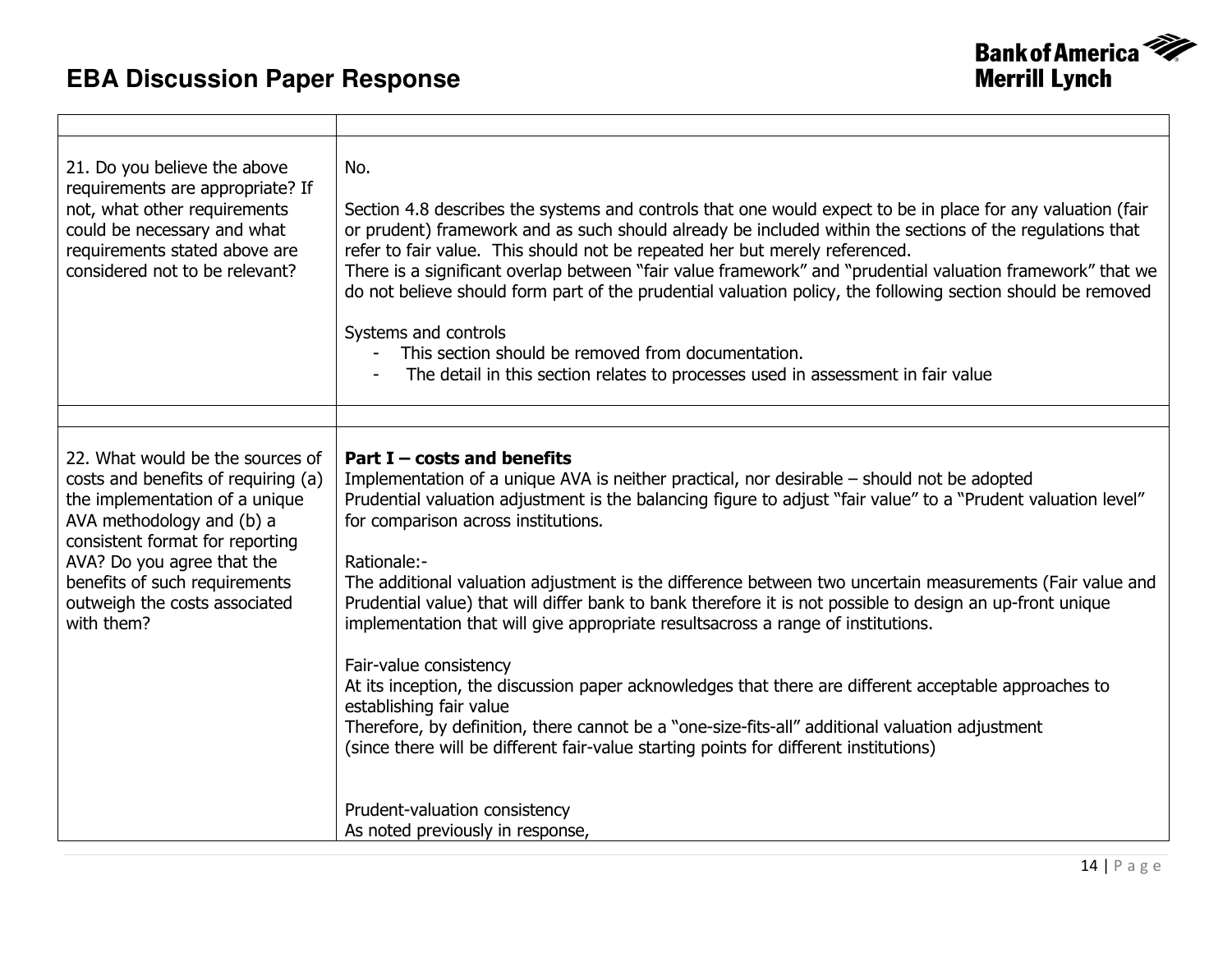

|                                                                                                                  | Prudential valuation adjustments will tend to be driven from instruments with combination of the following<br>characteristics<br>Least pricing transparency<br>Least liquidity<br>Greatest complexity<br>Judgment will be required in the assessment of the prudential valuation.<br>It is not possible to pre-determine a solution across all potential asset classes.<br><b>Part II- reporting</b><br>Implementation of consistent reporting - should be adopted<br>From a process perspective, there should be standardized formats for reporting. These should be high<br>level.<br>We have provided an illustrative example in response to question 23                                                                                                                                                                                                                                                                                               |
|------------------------------------------------------------------------------------------------------------------|-----------------------------------------------------------------------------------------------------------------------------------------------------------------------------------------------------------------------------------------------------------------------------------------------------------------------------------------------------------------------------------------------------------------------------------------------------------------------------------------------------------------------------------------------------------------------------------------------------------------------------------------------------------------------------------------------------------------------------------------------------------------------------------------------------------------------------------------------------------------------------------------------------------------------------------------------------------|
| 23. If you agree with a reporting<br>form being introduced, could you<br>please provide a suggested<br>template? | The existing UKFSA template is a reasonable starting point.<br>An adjusted template based on this is included<br>We would prepare based on meaningful business-hierarchy consistent with our internal management of<br>risk.<br>An example is attached, note the following points.<br>a) It should be by type of desk e.g. vanilla or exotic/structured equity/credit/rates/fx. This is aligned<br>with the way that we manage our businesses and is therefore most relevant<br>b) It should include only downside valuation uncertainty (remove upside) – since upside is not relevant<br>for capital buffer purposes. Prudential valuation should relate to downside measurement only.<br>c) It should highlight portfolios of extreme uncertainty and of interest boxes<br>d) It should retain B/S and VaR for comparability purposes<br>e) It should retain diversification benefit<br>It should include a reconciliation to the financial statements |